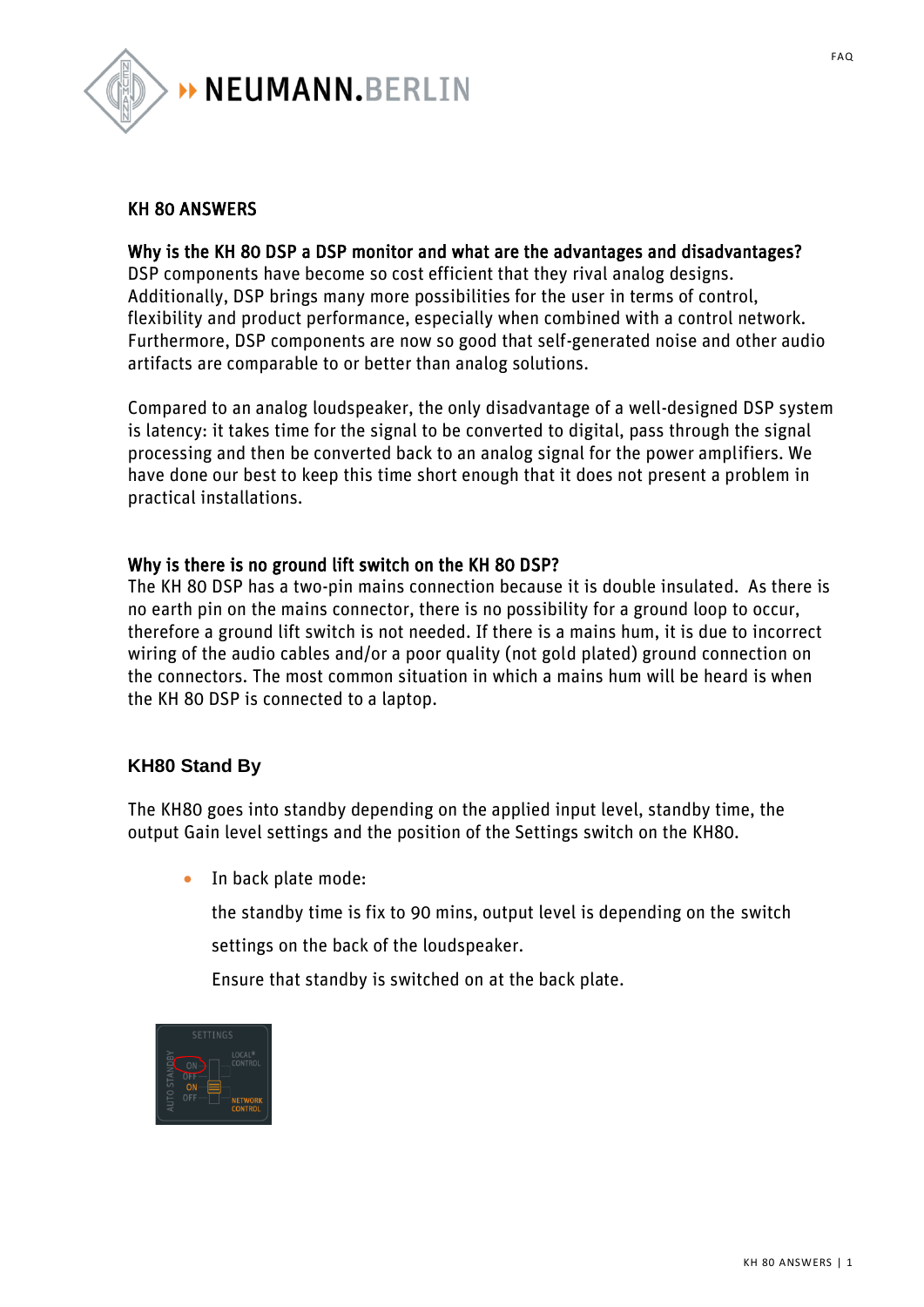

• In network mode:

the standby time (time until the loudspeaker falls asleep if the input level is below the threshold) can be set individually.

The threshold (level below the KH80 goes into stand by) can be adjusted individually.

The output level can be adjusted individually.

Ensure standby is switched on at the back plate.



#### **Too sensitive stand by behavior:**

The loudspeaker doesn't go into standby or wakes up from standby but shouldn't do so.

If the KH80 switches on again or doesn't go into standby a reason for that can be that your source still has some noise or spikes which wake up the loudspeaker again. This can be the reason why one KH80 behaves differently to the other.

To find out if there is noise or spikes which could lead to randomly wake up the loudspeakers try to identify issues following this description:

- Switch off the auto std by function to identify the problem
- Set the loudspeaker output level to 114 dB to be able to hear the disturbing signal
- Listen to any spike or record the loudspeaker output with a microphone
- Try to identify if there is any correlation to anything switching off and on in the house (e.g. refrigerator…)

You can test if stand by works if you connect a short XLR cable to the input of the loudspeaker with no further device connected to it.

• In back plate mode: Switch the output level of the KH80 to 100 dB SPL. The loudspeaker then should go into standby after 90 mins.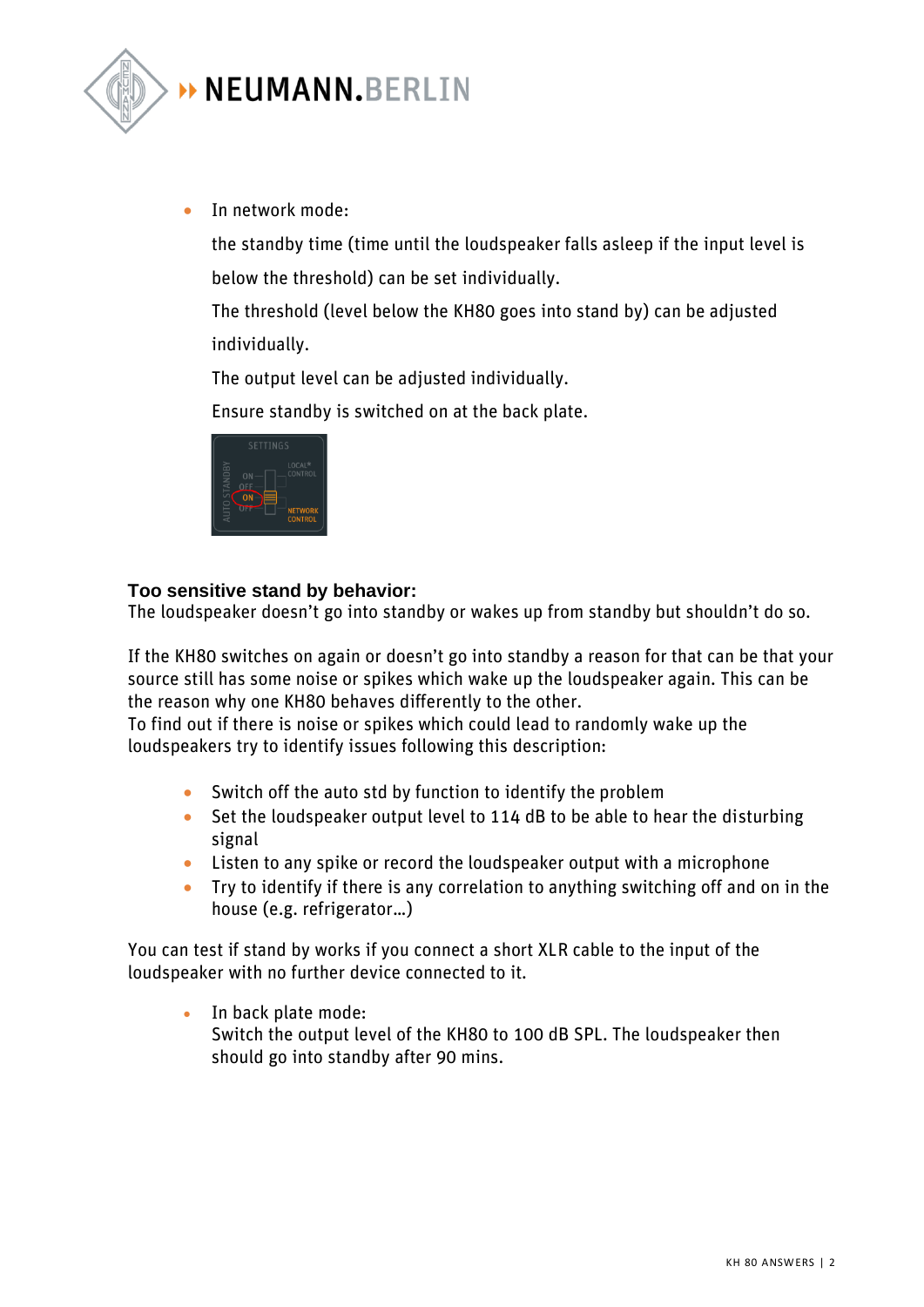

- In network mode:
	- $\circ$  Set the standby time to the desired time
	- o set standby level to 30 dB
	- $\circ$  activate standby on back plate (\*must be off)

| 10:19 Dienstag 26. Mai                                                                                                                                                      |                                      |                              |                              |              |                              | $  $ $\approx$ 43 % |
|-----------------------------------------------------------------------------------------------------------------------------------------------------------------------------|--------------------------------------|------------------------------|------------------------------|--------------|------------------------------|---------------------|
|                                                                                                                                                                             | SYSTEM SETTINGS FOR KH80             |                              |                              |              |                              | $\times$            |
| Loudspeaker is offline<br>$\begin{tabular}{ll} \bf A & Loudspeaker is of film \\ \hline & \bf Standby disabled on \\ \end{tabular}$<br>the backplate of this<br>loudspeaker | INPUT MODE<br>PHASE<br><b>INVERT</b> | INPUT                        | DISPLAY<br><b>BRIGHTNESS</b> |              |                              |                     |
| $*$ All                                                                                                                                                                     | $0^{\circ}$                          |                              | $100\% \sim$                 |              |                              |                     |
| <b>*</b> Front Left                                                                                                                                                         | $0^{\circ}$                          | Analog<br>$\scriptstyle\sim$ | $100\% \; \vee$              |              |                              |                     |
| <b>Eront Right</b>                                                                                                                                                          | $0^{\circ}$                          | Analog                       | $100\% \sim$                 |              |                              |                     |
|                                                                                                                                                                             |                                      |                              |                              |              |                              |                     |
| DIM<br><b>STANDB</b><br>$20$ dB<br>Level<br>Time                                                                                                                            | $10$ mins<br>Level                   | 30 dB SPL @ 1                | SYSTEM DELAY                 | 60 Hz Frames | $\mathbf{0}$<br>$\checkmark$ |                     |
|                                                                                                                                                                             |                                      |                              |                              |              |                              |                     |

Since the loudspeaker continuously watches the input signal even spikes from the source or induced into the cable could prevent the loudspeaker from going into standby. Ensure that no signal spike from the source or spikes induced into the cabling can let wake up the monitor.

#### Too insensitive stand by behavior:

The loudspeaker goes into standby or doesn't wake up from standby but should do so.

If the KH80 doesn't wake up from stand by or goes into standby even at reasonable signal level the threshold level stand by is above the signal level.

The reason for that can be that the input and output level at the KH 80 is set to very low level and a quite high source level still leads to very low audible output signal.

• In back plate mode: Increase output level of your source or in- and output level of the KH 80s to increase the SPL above the standby threshold.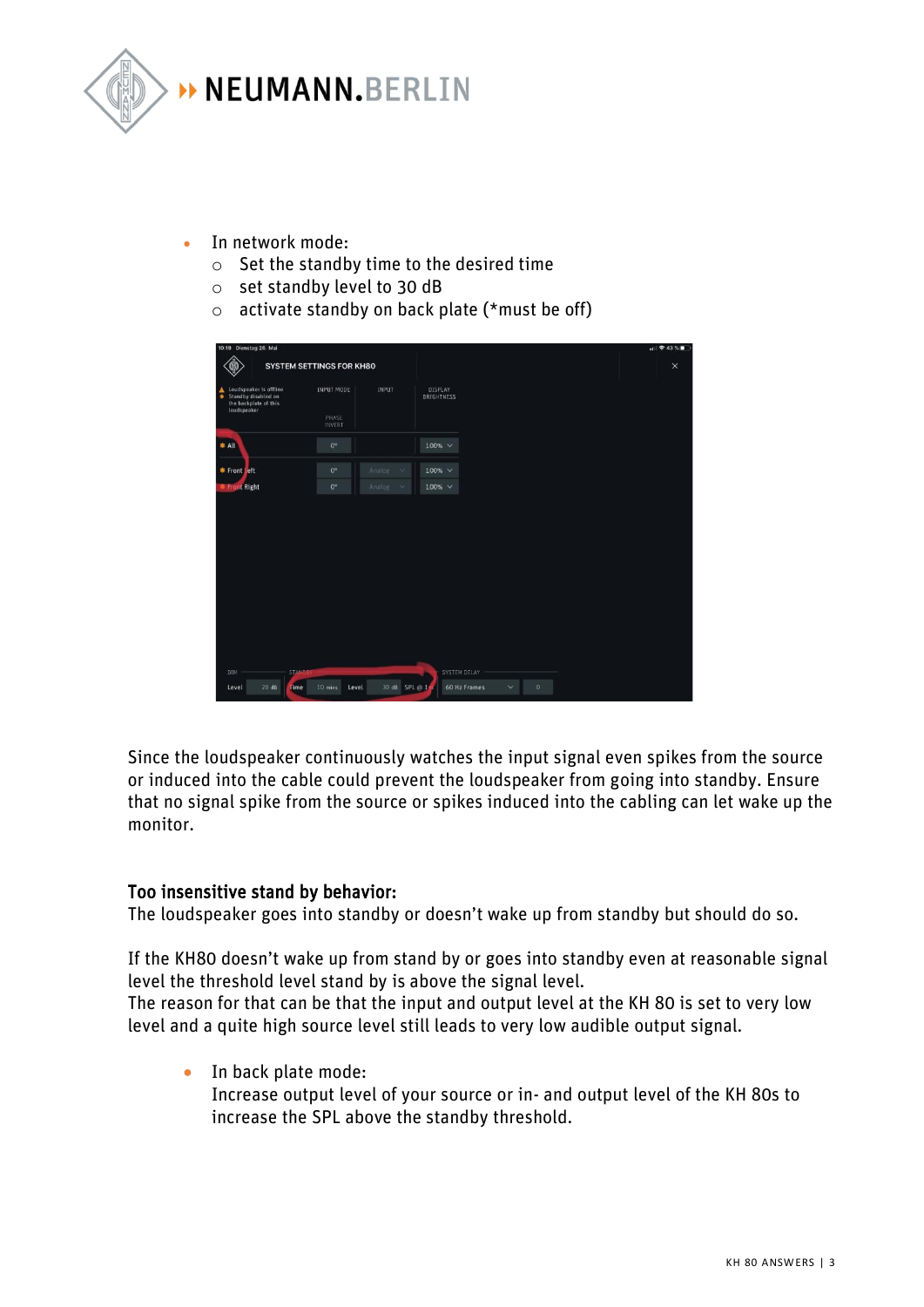

• In network mode:

o

Increase output level of your source or in- and output level of the KH 80s to increase the SPL above the standby threshold.

- o set the standby time to the desired time (for test purposes you can set it to a shorter time)
- $\circ$  set standby level to a lower level (e.g. 17 dB)
- $\circ$  activate standby on back plate (\*must be off)

| 10:37 Montag 10, Mai                                                                        |                               |                                        |                       |                                |                       | $  $ $\approx 79$ % |
|---------------------------------------------------------------------------------------------|-------------------------------|----------------------------------------|-----------------------|--------------------------------|-----------------------|---------------------|
|                                                                                             |                               | SYSTEM SETTINGS FOR KH750 + KH120 Demo |                       |                                |                       | $\times$            |
| Loudspeaker is offline<br>Standby disabled on<br>۰.<br>the backplate of this<br>loudspeaker | INPUT MODE<br>PHASE<br>INVERT | <b>INPUT</b>                           | DISPLAY<br>BRIGHTNESS |                                |                       |                     |
| <b>* All</b>                                                                                | $0^{\circ}$                   |                                        | 100% V                |                                |                       |                     |
| Front Left                                                                                  | $0^\circ$                     | Analog<br>$\checkmark$                 | $100% \sim$           |                                |                       |                     |
| <b>≢ Front Right</b>                                                                        | $0^{\circ}$                   | Analog<br>$\sim$                       | 100% $\vee$           |                                |                       |                     |
| <b>*</b> Front Subwoofer                                                                    | $0^{\circ}$                   | Automatic V                            |                       |                                |                       |                     |
|                                                                                             |                               |                                        |                       |                                |                       |                     |
| DIM<br><b>STANDBY</b>                                                                       |                               |                                        | SYSTEM DELAY          |                                | MAX SPL vs NOISE      |                     |
| $20.$ dB<br>Level<br>Time                                                                   | $10 \text{ mins}$<br>Level    | 17 dB SPL @1m                          | 60 Hz Frames          | $\checkmark$<br>$\overline{0}$ | Automatic Switching ~ |                     |

In general you should keep the gain settings at the monitor as low as possible ( e.g. Gain pot max, Output Gain 94 or 100 dB SPL) and the level of your source as high as possible to get to the best S/N ratio and keep induced disturbances as low as possible.

The wakeup signal depends on the level which is connected to pin 2 of the XLR (Tip of the TRS jack) connector. If an unbalanced signal is connected to pin 3 of the XLR connector (ring of the TRS jack) the signal cannot be detected. In this case the signal is also inverted in phase.

Ideally the source should be connected via a balanced XLR to XLR or XLR to TRS jack cable with the loudspeaker. If just an unbalanced source is available, the connection should be done according to the following diagram.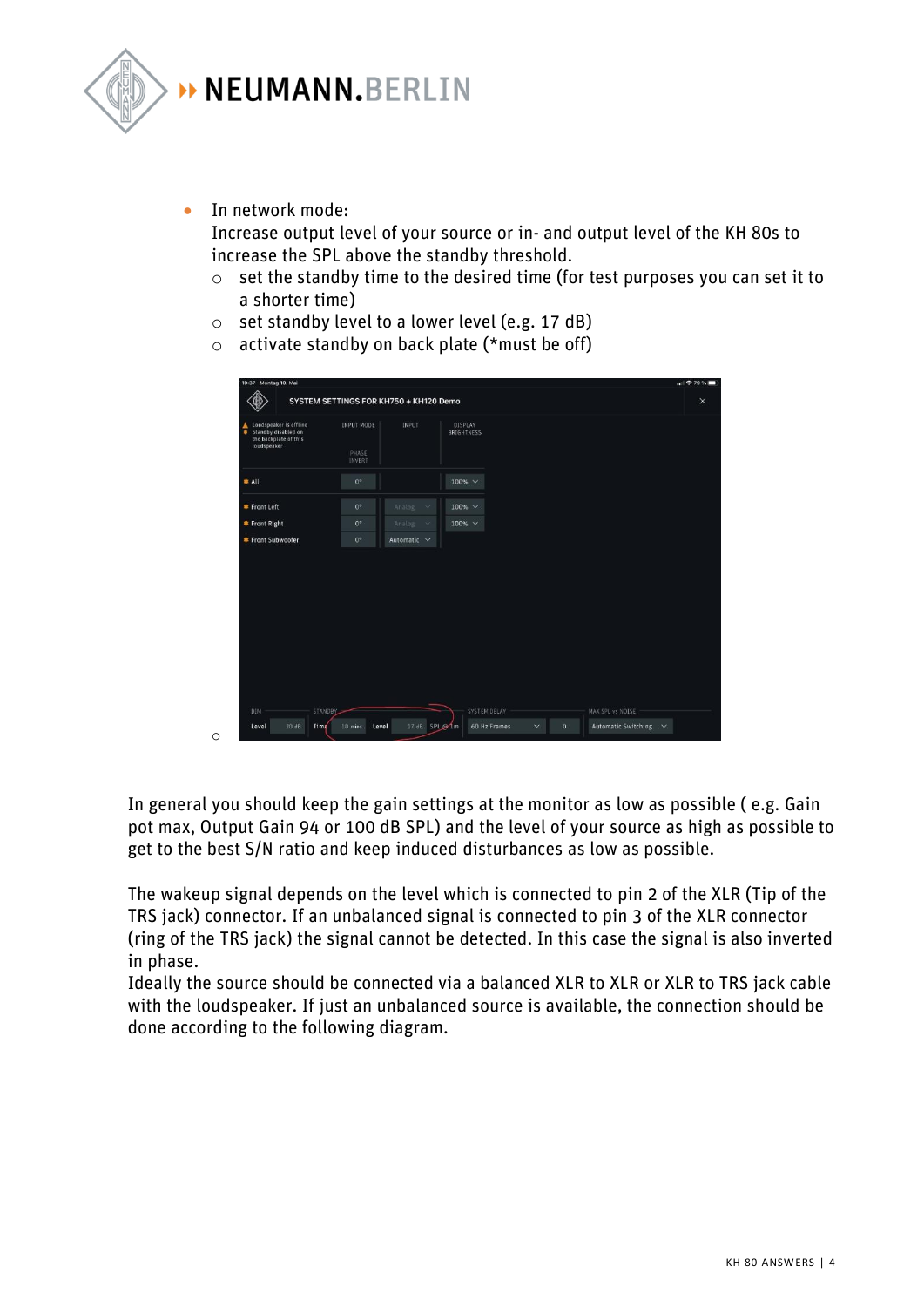



### Mini-jack (3.5 mm) or jack (6.3 mm) headphone output from a television or hi-fi system:

RCA line outputs from a television (if level is adjustable) or RCA pre-amp outputs from an AV receiver (one cable is required for each loudspeaker):



To be sure that there are no unreasonable values set for standby it may help to reset the KH 80s. This can be done via this procedure.

To reset the KH 80 DSP internal controls to their factory default values:

- Switch on the KH 80 DSP.
- While the logo is still red indicating boot up move the SETTINGS switch up and down repeatedly until a few seconds after it turned white.
- The logo will then start flutter flash red for a few seconds before reverting to white.

After that is done create a new system with the Neumann.Control app (if it was in use before) to avoid original values are transferred into the loudspeakers again.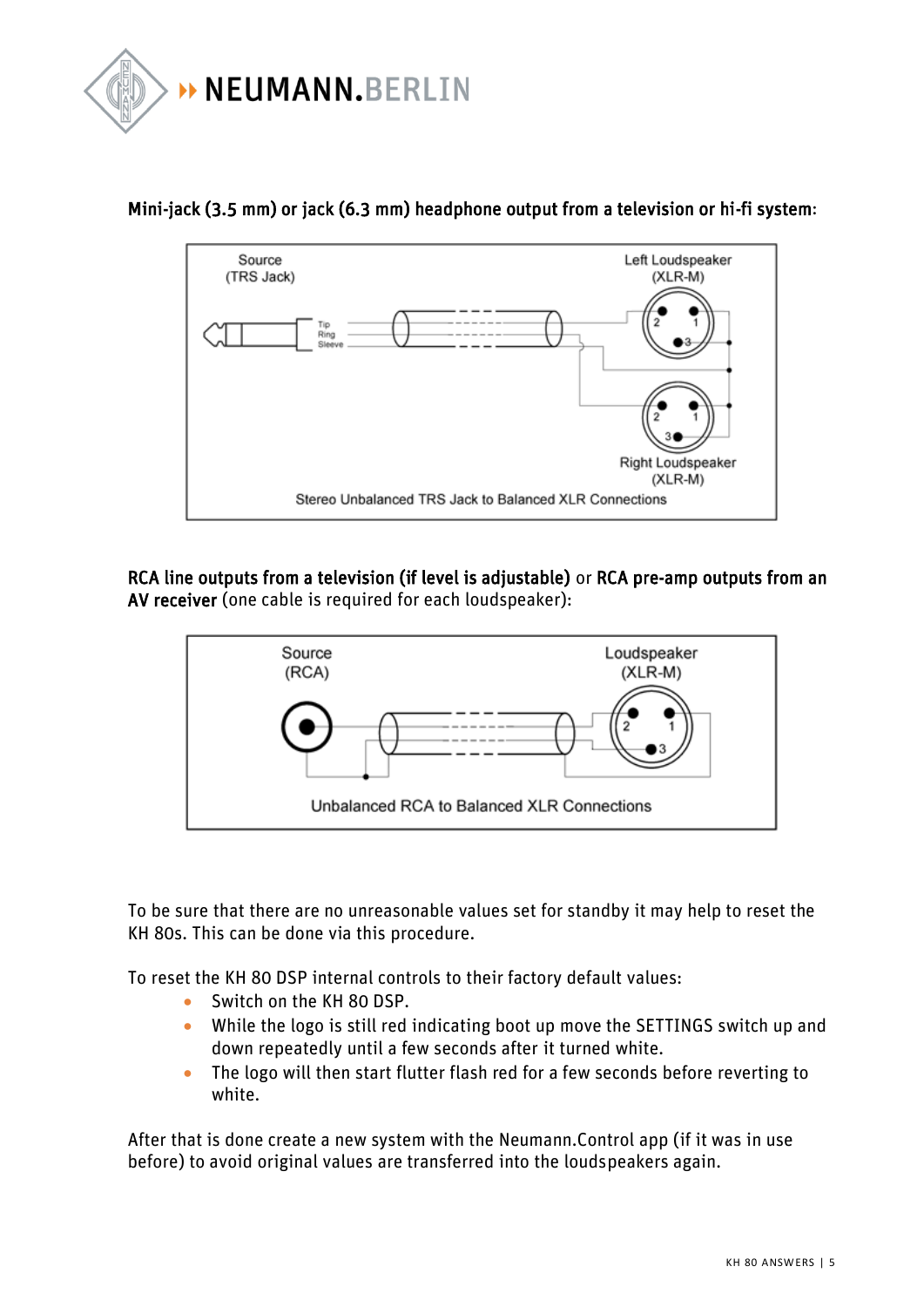

#### Why does my KH 80 DSP hum when connected to a laptop?

Audible mains humming when connecting a KH 80 DSP to a laptop is quite common. This is due to incorrect cable wiring and/or poor-quality audio ground connections. Below is the cable wiring diagram that will avoid mains humming. In addition, use gold plated connectors to ensure a good ground connection. Unfortunately, to save money, most commercially available cables are incorrectly wired using a single core cable to each loudspeaker and in many cases, good quality gold plated connectors are not used.



#### How do I connect the KH 80 DSP to unbalanced outputs?

It is highly recommended that balanced connections are used whenever possible. Failing that, here are the wiring diagrams for the cables:

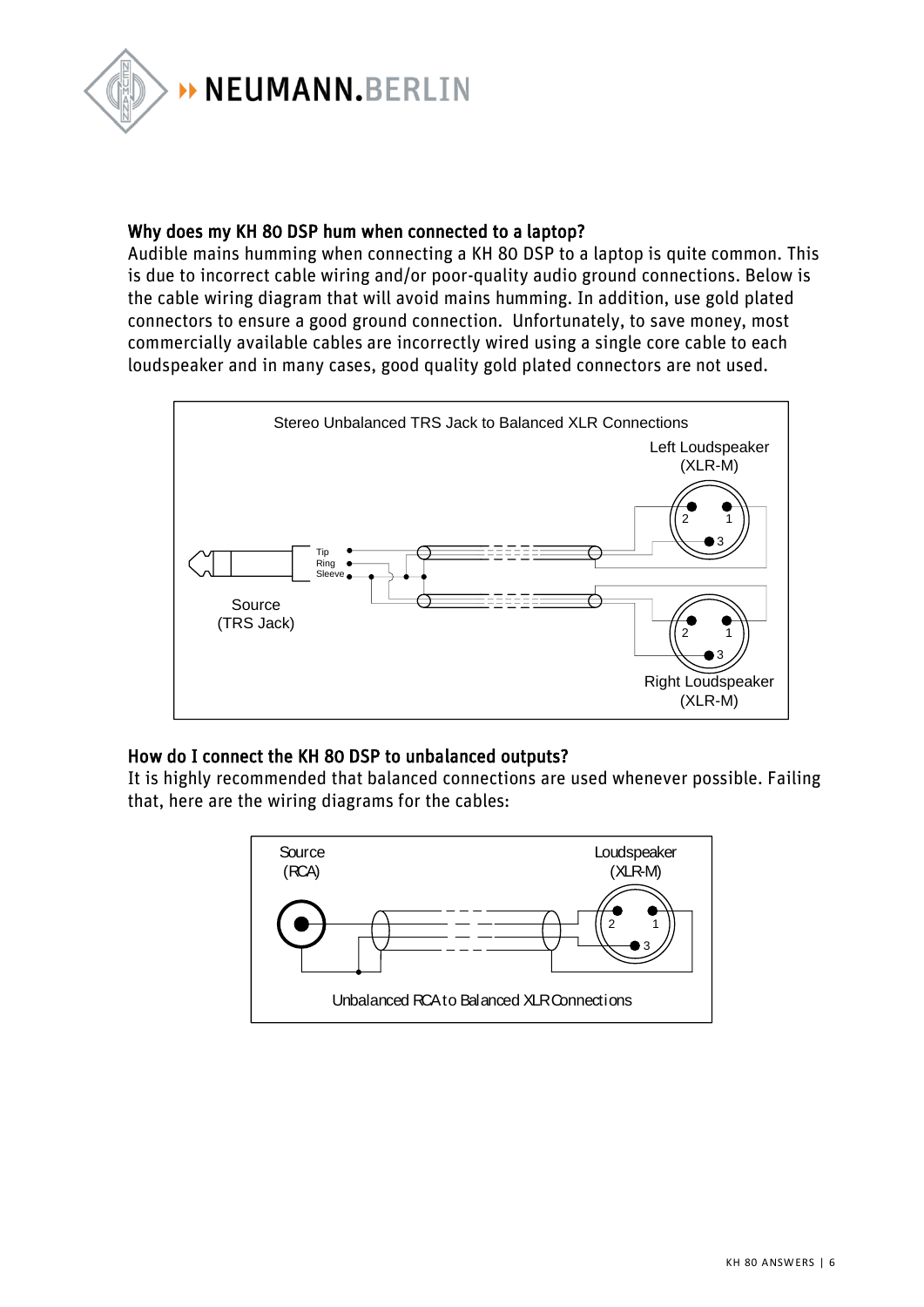



As the quality of the ground connection in unbalanced cabling is more important than in proper balanced cabling, gold plated connectors must be used.

Unfortunately, to save on the cost of using two-core cables, many commercially available cables are wired in this way and should not be used:





#### What are the differences between the analog KH 120 and the KH 80 DSP?

| Feature                   | KH 80 DSP           | <b>KH 120</b>                 |
|---------------------------|---------------------|-------------------------------|
| Bass driver               | 4"                  | 5.25"                         |
| <b>Magnetic shielding</b> | No                  | Yes                           |
| Amplifiers                | 120 / 90 W          | 80 / 80 W                     |
| Bass extension (-3 dB)    | 57 Hz               | 52 Hz                         |
| Max SPL                   | 102.8 dB            | 105.1 dB                      |
| Controller                | DSP at 48 kHz       | Analog                        |
| Crossover                 | 1.8 Hz, $8th$ order | 2.0 Hz, $4^{\text{th}}$ order |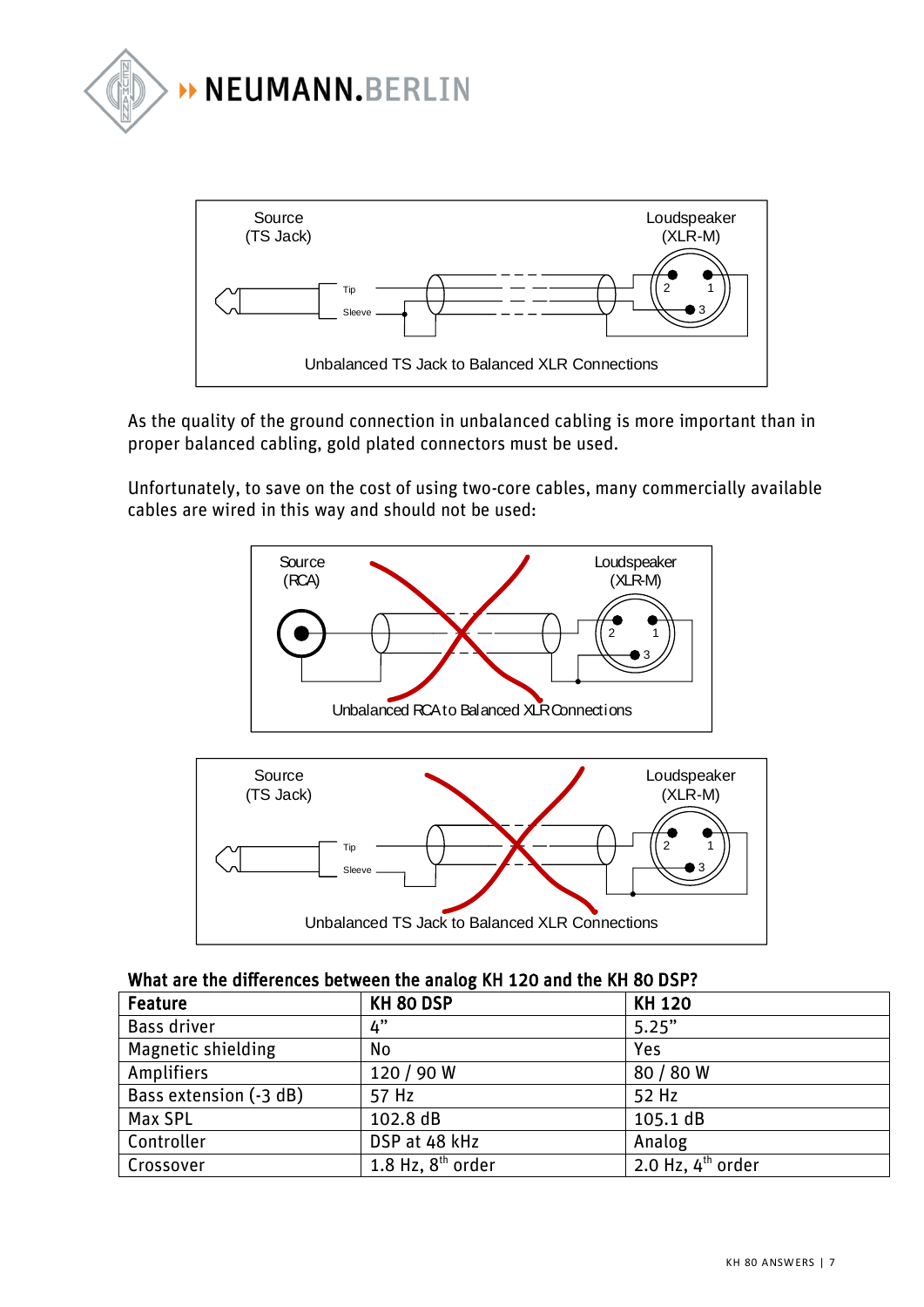

| Back panel acoustical<br>controls | Low-mid                                                      | Bass, Low-mid, Treble                  |
|-----------------------------------|--------------------------------------------------------------|----------------------------------------|
| Internal acoustical controls      | 8 x full parametric IIR + low /<br>high shelf global balance | None                                   |
| <b>Phase correction</b>           | Yes                                                          | No                                     |
| Latency                           | 2 ms or 0.65 ms                                              | 0 ms or 0.22 - 1.85 ms in D<br>version |
| Delay                             | $0 - 70$ ms                                                  | $0 - 409.5$ ms (D version only)        |
| Input                             | XLR/Jack                                                     | <b>XLR</b>                             |
| <b>Standby function</b>           | <b>Yes</b>                                                   | No                                     |
| Max power consumption             | 180W                                                         | 200 W                                  |
| <b>Size</b>                       | 233 x 154 x 194 mm (7.0)<br>liters)                          | 277 x 182 x 220 mm (9.7)<br>liters)    |
| Weight                            | $3.4$ kg                                                     | $6.4$ kg                               |

For most other functions there are no differences or any differences are very small.

#### Can I use the KH 80 DSP in the same system as analog products?

Yes, but you have to be careful for two reasons:

- The phase response of our analog products is minimum-phase throughout the pass band of the loudspeaker, whereas the phase response of the KH 80 DSP is linear phase above 170 Hz.
- Additionally, DSP systems have latency due to the conversion and the phase correction (2 ms). You can align the KH 120 D, KH 310 D, or KH 420 with a fitted DIM 1 accessory by using the delay feature. If the distances are different, this should also be taken into account: loudspeakers that are closer should be delayed more.

#### Why is the x-over frequency fix at 80 Hz

Adding a subwoofer to a loudspeaker has a couple of advantages which are:

- Lower cut off frequency (18 Hz, -3 dB)
- More freedom regarding placement The directivity of a loudspeaker is quite omnidirectional at low frequencies. This leads to reflections at the front wall which interferes with its direct signal. This interference leads to strong cancelations in the frequency response and should be avoided.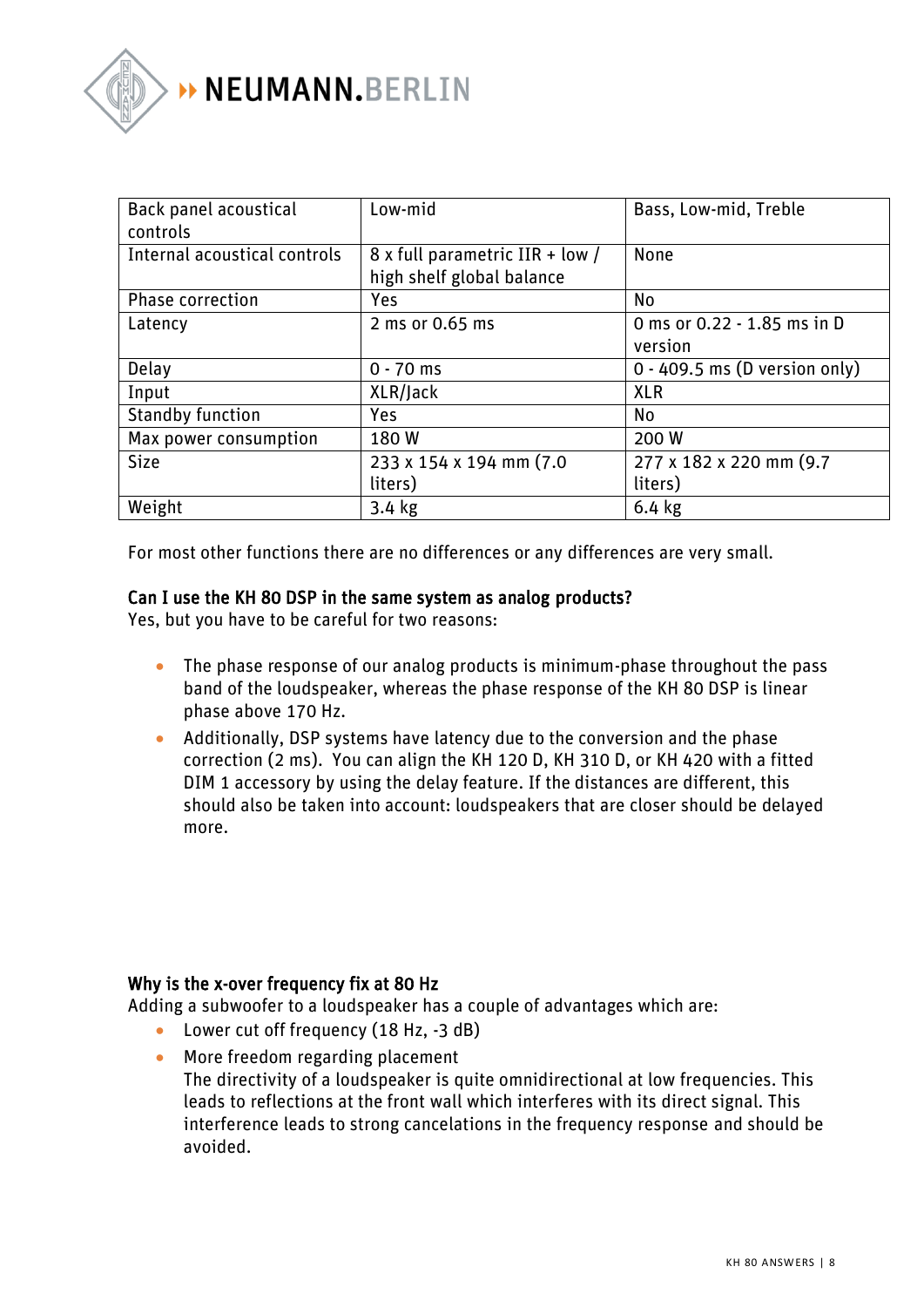

o Since the lower cutoff frequency of the loudspeaker is increased to 80 Hz, the distance which should be avoided between front wall and loudspeaker is less wide.

distance to be avoided in full range mode:

| KH 80  | $0,4$ m $$ 1,5 m                                          |
|--------|-----------------------------------------------------------|
| KH 120 | $0,4$ m  1,7 m                                            |
| KH 310 | $0,4$ m  2,3 m                                            |
| KH 420 | $0,4$ m  2,9 m                                            |
|        | distance to be avoided in bass managed mode               |
| KH 80  | $0,4$ m  1,0 m                                            |
| KH 120 | $0,4$ m $1,0$ m                                           |
| KH 310 | $0,4$ m  1,0 m                                            |
| KH 420 | $0,4$ m $1,0$ m                                           |
|        | The subwoofer should be placed directly at the front wall |

- Higher max SPL
- Less harmonic distortion
- Less intermodulation distortion
- More flexibility with acoustical controls
- Possibility for lateral room mode suppression with subwoofer placement

The x-over frequency between the loudspeakers and the subwoofer has a significant influence on several acoustical parameters.

This is an overview of how a decrease of the x-over frequency influences these parameters

| <b>PARAMETER</b>                  | <b>SYSTEM PERFORMANCE</b> |
|-----------------------------------|---------------------------|
| <b>MAX SPL</b>                    | drops                     |
| <b>GROUP DELAY</b>                | <b>Increases</b>          |
| LOCALIZATION                      | decreases                 |
| THD                               | <b>Increases</b>          |
| <b>INTERMODULATION DISTORTION</b> | <b>Increases</b>          |

We've carefully chosen a x-over frequency which leads to the best compromise between these advantages and disadvantages of higher and lower x-over frequencies.

As long as the x-over frequency is below the natural cut off frequency of the loudspeaker this relationship is valid for all loudspeakers.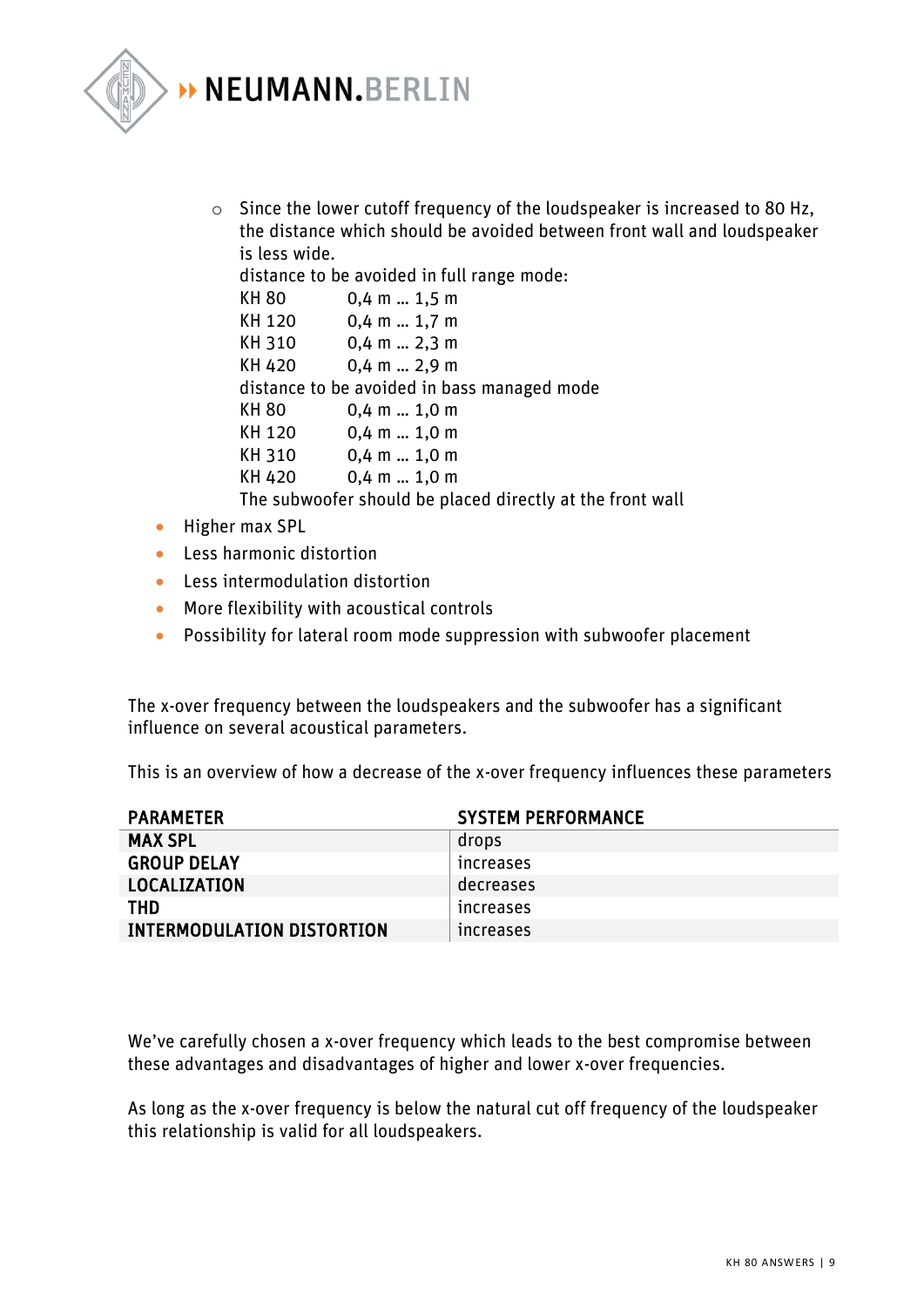

However, depending on the acoustical circumstances inside the room it might be useful to change the x-over frequency. This can for example be the case if the subwoofer stimulates a strong room mode at e.g. 80 Hz while the monitor doesn't. In this case it would help to reduce the x-over frequency.

By having a close look at just some of these relationships users are often inclined to weight these parameters high which then leads to an either increase or decrease of the xover frequency.

To achieve the best acoustical performance of the system in the by far most conditions we decided to define the x-over frequency at a fixed frequency of 80 Hz knowing that at some rare cases a different frequency may lead to slightly better results.



The lower the x-over frequency is the higher the group delay increase is. This leads to a less tight bass impulse.

#### Intermodulation distortion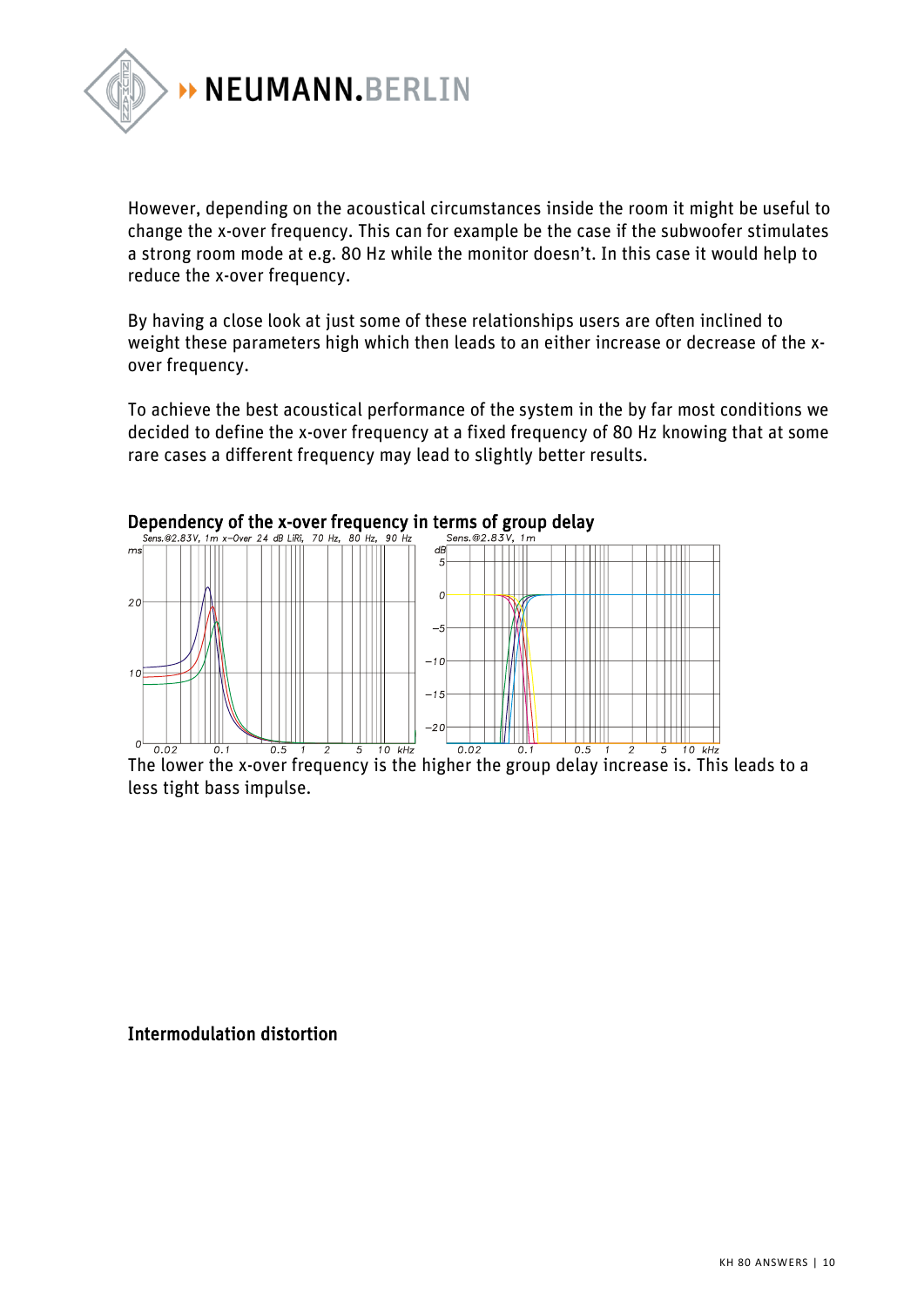



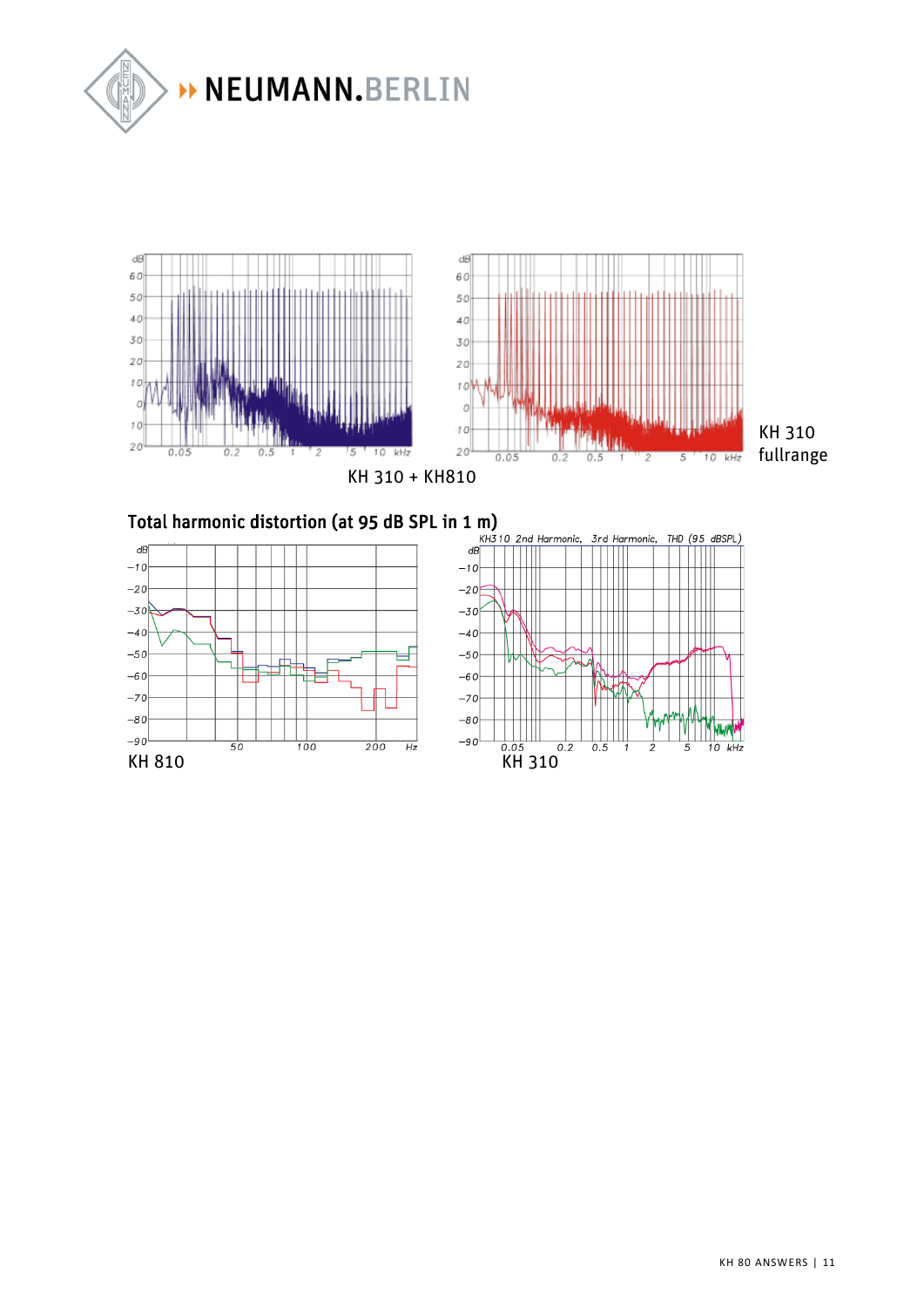

# > NEUMANN.BERLIN



## **Loudspeaker-Boundary Location**

- Low frequency energy from loudspeakers is omni-directional
- Direct sound combines with reflected sound
- Constructive and destructive interference (comb filtering) results
- First notch at  $\frac{1}{4}$  is the strongest
- $\blacksquare$  Move the loudspeaker and/or add a subwoofer
- Also consider the listening position's distance to the back wall  $(1/4\lambda)$
- Also consider other  $\frac{1}{2}\lambda$  cancellations from the side walls, floor and ceiling





#### How do I integrate a KH 805 or KH 810 subwoofer with the KH 80 DSP?

Cable the KH 80 DSP in the same way as you would cable any other loudspeaker to the KH 805 or KH 810 – see operating manual for details. Calibrate the KH 80 DSP in whichever way you wish (Automatic Alignment, Guided Alignment, Manual Alignment or using the back-panel switches) and then calibrate the subwoofer in the usual way as described in the operating manual. Compared to an analog loudspeaker such as the KH 120, you will end up with a slightly different phase control setting (probably only 45 degrees different). This is due to the latency of the conversion and signal processing, however the end result will still be good if you follow the instructions properly.

#### What type of router can I use with Neumann.Control and the KH 80 DSP?

Any standard router should work. The only requirements are:

- Wi-Fi is switched on if Neumann.Control is running on a tablet or if the computer is not connected via an Ethernet cable.
- Device detection must be switched on so that the KH 80 DSP can be found automatically on the network. This function can go under a number of different names, such as MDMS, UPnP, IGmP.

#### What type of switch can I use with the KH 80 DSP?